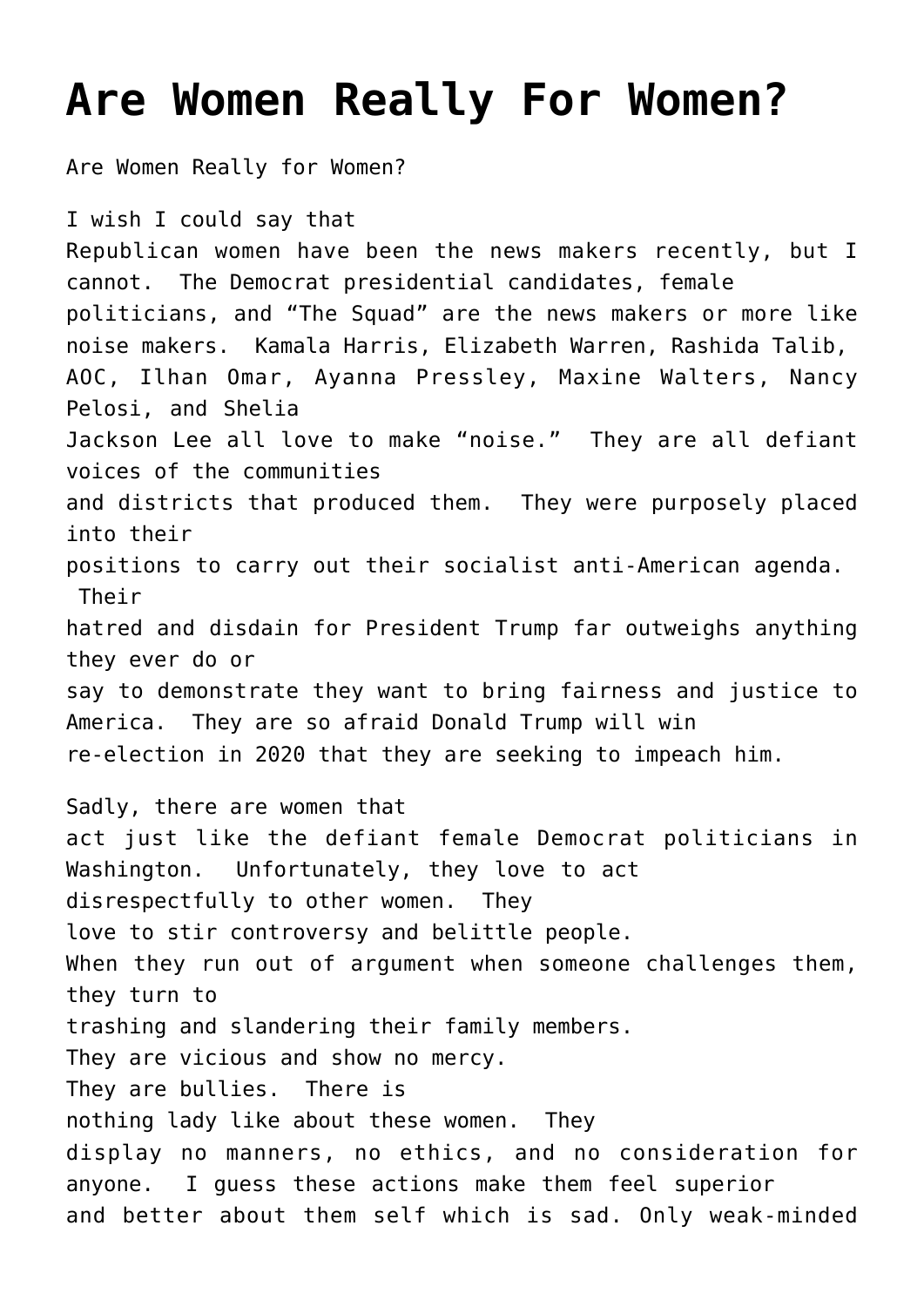people act this way. This sounds way too familiar of the female politicians in Washington. I see female Democrats doing and saying awful pathetic things on national tv all the time. I have come to expect it. Just look at how they have mistreated and disrespected First Lady Melania Trump. However, it truly bothers me when I see the same hatred and bitterness at a local level. There are women that clearly have made a stand that they resent the good works of Republican women trying to make a difference. There are women who love to be in the center of controversy and belittle an adversary. I expect such ugly behavior from Democrats but certainly not Republicans. When a woman cannot interact with another woman in a civilized and respectful manner, that woman has a serious problem. Often, when a female is critical of other women that female clearly lacks self-confidence. Strong women won't put down other women; instead they lift them up. Any informed and knowledgeable woman knows and understands that people are different on many levels. Values and perspectives will differ. We don't have to agree but we should respect the individual. Instead of constantly complaining, finding fault, and sticking a nose where it doesn't belong, women should get out and help the party. If a person doesn't intend to help the cause, the least they can do is not hurt it. But we all know those miserable people only want to annihilate and